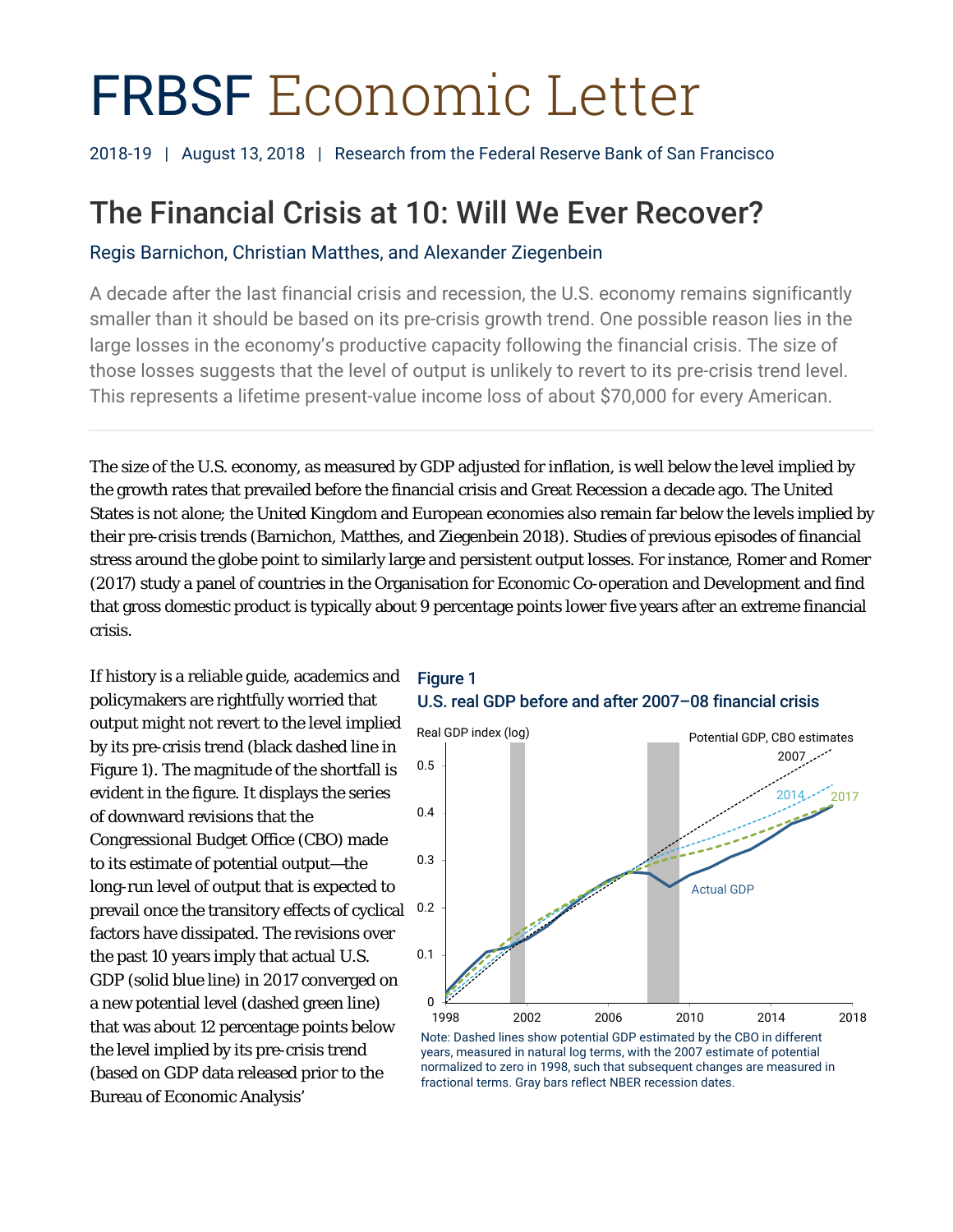comprehensive update in July 2018). Revisions to potential GDP by other forecasters, including the San Francisco Fed, yield similar shortfalls in potential output.

The CBO attributes a large fraction of the shortfall to its reassessment of trends that were under way before the recession (CBO 2014). By contrast, this *Letter* describes our findings in a recent paper (Barnichon, Matthes, and Ziegenbein 2018) that explores to what extent the financial crisis caused some of the shortfall in potential output. We find that a large fraction of the gap between current GDP and its pre-crisis trend level is associated with the 2007–08 financial crisis, and conclude that GDP is unlikely to revert to the level implied by its trend before the crisis.

#### Financial conditions and the economy: Pain but no gain?

Many studies have investigated the impact of financial market disruptions on economic activity, but the evidence is mixed. On the one hand, studies of earlier financial crises find that financial market disruptions are generally followed by a large and persistent decline in output (for example, Romer and Romer 2017). On the other hand, studies that use surprise movements in financial conditions to explore whether the cause can be traced back to financial disruptions report mild and transitory effects on economic activity (for example, Gilchrist and Zakrajsek 2012).

One way to reconcile these conflicting views of the effects of financial markets on the economy is to acknowledge the possibility that the relationship is asymmetric. When the economy is doing well, an adverse financial shock—a disturbance that limits the ability of the financial sector to handle risk—is likely to restrain economic activity by preventing some firms from financing profitable investment opportunities. But the converse is not necessarily true: When the economy is doing poorly or in a recession, favorable financial conditions may not necessarily stimulate economic activity if there are no investment opportunities. As such, financial conditions may cool a hot economy but might not heat up a cool one.

To accommodate both views of the link between financial markets and the economy, we construct a statistical model that is flexible enough to capture these asymmetries. Although such asymmetries are often discussed in theoretical work (for example, Brunnermeier and Sannikov 2014), previous empirical studies have not explicitly accounted for them. By contrast, our empirical model allows for the possibility that financial market shocks have asymmetric effects. Consistent with theory, we find that an easing of financial conditions has little effect on economic activity. However, an adverse financial shock has large effects on economic activity. Because such losses are very persistent, they can have dramatic effects on societal welfare and important implications for policy.

### U.S. GDP since the financial crisis

Our model combines information on economic conditions, notably GDP, with information on financial market conditions. This is measured with the excess bond premium (EBP), which Gilchrist and Zakrajsek (2012) proposed as a quantitative measure of the risk-bearing capacity of the financial sector. The EBP measures how much more corporations have to pay to borrow in the bond market relative to the government, net of compensation for the risk that the corporation will default on its obligations. This variable is therefore a good measure of private credit availability.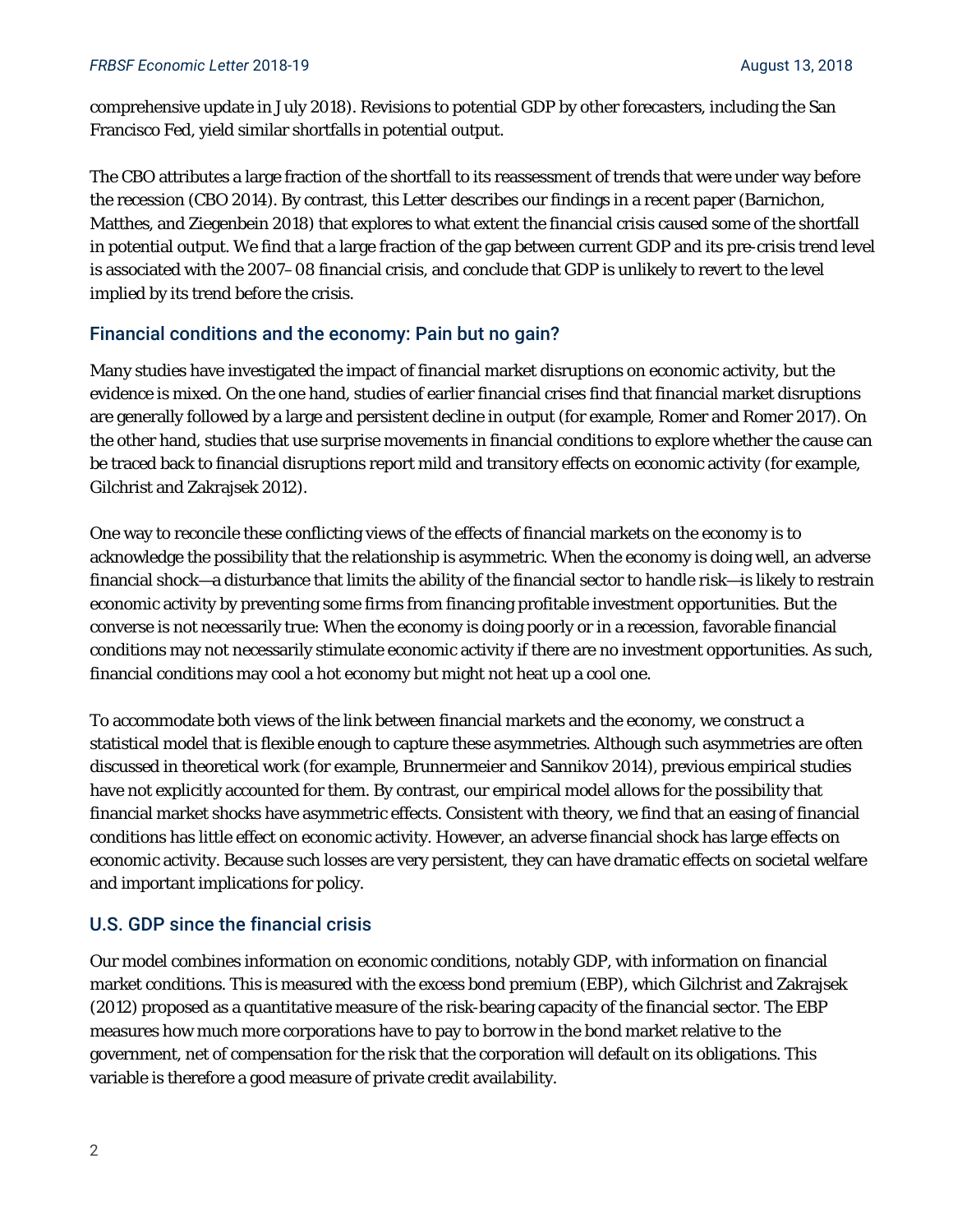#### **FRBSF Economic Letter 2018-19** August 13, 2018

Using history as a guide, our model captures how financial conditions and GDP typically interact over the business cycle (see Barnichon et al. 2018 for complete details). Since the U.S. economy has experienced many episodes of mild financial market disruptions, the model can use these episodes to calculate how future changes in financing conditions are likely to affect the economy. Based on this idea, we then use our model to assess how much of the gap between current GDP and its pre-crisis trend level is explained by the financial crisis. To do this, we develop a scenario to calculate how GDP would have fared without the large financial market disruptions of 2007–08. Figure 2 presents our results.

Panel A of Figure 2 shows the actual path (blue line) and the path from our scenario (red line) for the EBP, our measure of credit conditions. In our scenario without major financial stresses in 2007–08, the EBP increases only mildly, driven by its normal response to a deterioration in economic conditions. Indeed, during recessions, the overall appetite for risk normally decreases as the financial sector becomes more riskaverse or simply has fewer funds available to lend.

Panel B of Figure 2 shows how U.S. real GDP behaves in the actual data (blue line) and in our scenario with no financial disruptions in 2007–08 (red line). The dark red and light red bands around the red line correspond to the 68% and 90% confidence intervals around our estimates, that is, two different ranges of their statistical reliability. Importantly, for this exercise we estimate our statistical model using data from 1973 up to 2006 only, thereby excluding any information from the most recent financial crisis that could contaminate our estimates. As a result, the predicted path of GDP is explained only by the typical path of output following financial market disruptions in the pre-crisis 1973–2006 period.

Without the large adverse financial shocks experienced in 2007 and 2008, the behavior of GDP would have been very different. It would most likely resemble the less severe 1991 recession, with GDP declining by only 1.5% and reverting to close to its pre-crisis trend level in a few years. This behavior is in stark contrast to actual GDP, which has not reverted to its pre-crisis trend level.

#### A. Excess bond premium (EBP) B. Real GDP -2 -1 0 1 2 3 4 2005 2010 2015 Percentage points Scenario without 2007-08 financial shock (confidence bands shaded) Actual EBP 0.2 0.3 0.4 0.5 0.6 2005 2010 2015 Actual GDP Potential GDP Scenario without 2007-08 financial shock (confidence bands shaded) Index (log)

Figure 2 The effects of the 2007–08 financial crisis: Actual vs. scenario estimates without crisis

Note: Potential GDP in panel B represents 2007 estimate from Congressional Budget Office. GDP is measured on a log scale so that changes in GDP can be read as percent changes in GDP. EBP estimate is from Gilchrist and Zakrajsek (2012).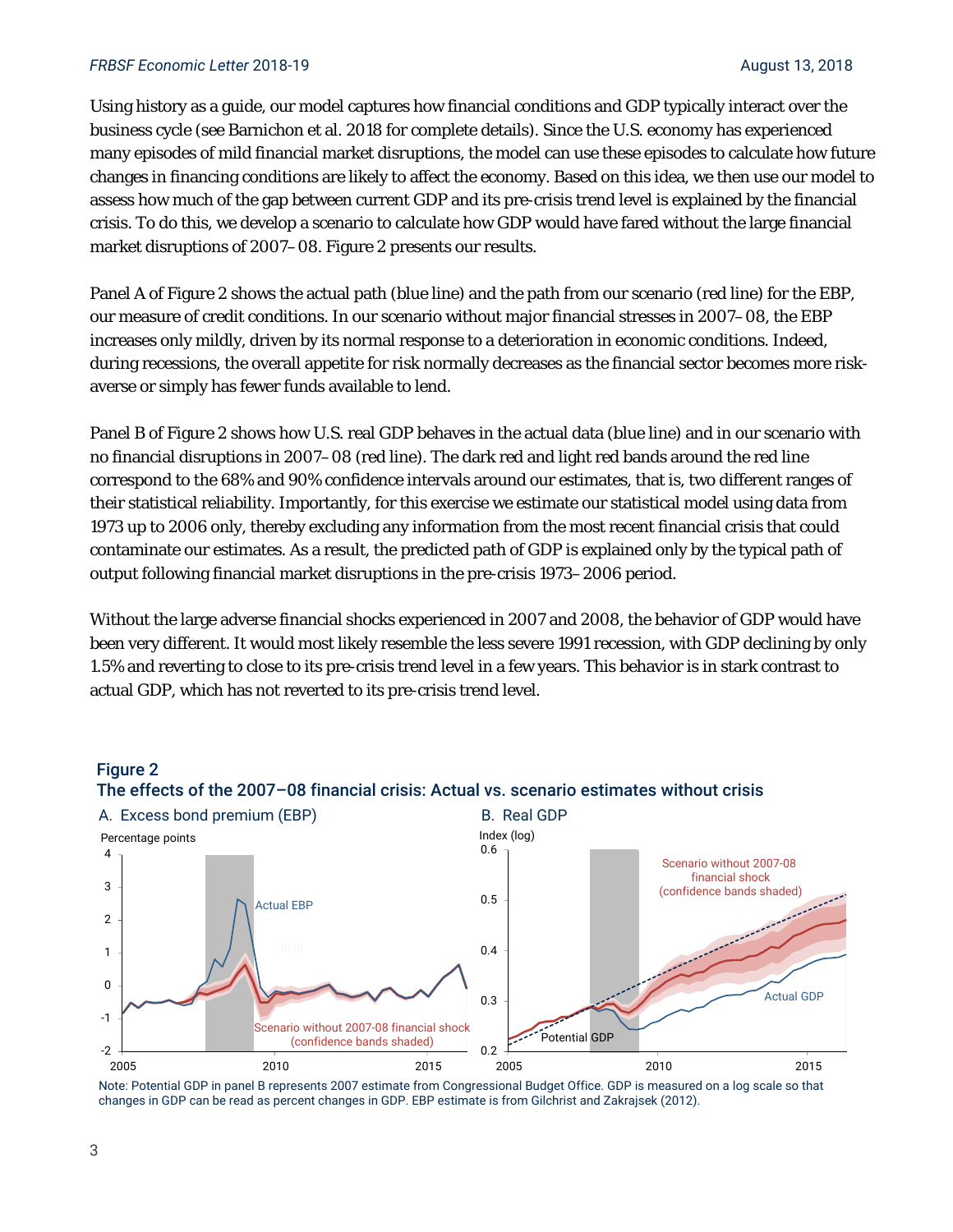In our statistical experiment, the mild recession would imply that, by the end of 2017, the gap between output and potential output from the 2007 CBO estimate (dashed black line) would only be about 5 percentage points instead of the 12 percentage points observed today. This means that, according to our estimates, the 2007–08 financial crisis persistently lowered output by roughly 7 percentage points. This is a large number: In dollar terms, it represents a lifetime income loss in present-discounted value terms of about \$70,000 for every American. This simple calculation takes the reading of GDP per person in 2007 (approximately \$50,000) and assumes an annual discount rate of 5%.

We do not yet have a good grasp on the mechanisms through which financial market disruptions can have such persistent effects on output. One possibility is simply the highly peculiar behavior of economies with financial frictions. As shown by Brunnermeier and Sannikov (2014), with financial frictions, a large adverse shock can take the economy away from its normal growth path for a very long but finite time. Another possibility is that episodes of financial distress could force businesses to cut research expenditures or could prevent high-growth potential start-ups from emerging (see, for example, Sedlacek and Sterk 2017), which could permanently affect the economy's future productive capacity.

#### **Conclusion**

In this *Letter*, we evaluate the effect of the 2007–08 financial crisis on U.S. output 10 years later. We find that a large fraction of the gap between current output and its pre-crisis trend is associated with the large 2007–08 financial shocks. Our estimates suggest that the economy is unlikely to regain this large output loss and GDP is unlikely to revert to its previous trend level. Financial market disruptions can have large costs in terms of societal welfare by causing persistent losses in the level of GDP. This suggests that finding ways to prevent or contain future financial crises is an important research and policy priority.

- *[Regis Barnichon](https://www.frbsf.org/economic-research/economists/regis-barnichon/) is a research advisor in the Economic Research Department of the Federal Reserve Bank of San Francisco.*
- *Christian Matthes is a senior economist in the Research Department of the Federal Reserve Bank of Richmond.*
- *Alexander Ziegenbein is an assistant professor of economics at the University of Vienna.*

#### References

- Barnichon, Regis, Christian Matthes, and Alexander Ziegenbein. 2018. "Are the Effects of Financial Market Disruptions Big or Small?" Working Paper. <https://sites.google.com/site/regisbarnichon/cv/CS.pdf>
- Brunnermeier, Markus, and Yuliy Sannikov. 2014. "A Macroeconomic Model with a Financial Sector." *American Economic Review* 104(2), pp. 379–421.
- Congressional Budget Office. 2014. "Revisions to CBO's Projection of Potential Output Since 2007." Report, February. <https://www.cbo.gov/publication/45150>
- Gilchrist, Simon, and Egon Zakrajsek. 2012. "Credit Spreads and Business Cycle Fluctuations." *American Economic Review* 102(4), pp. 1,692–1,720.
- Romer, Christina, and David Romer. 2017. "New Evidence on the Aftermath of Financial Crises in Advanced Countries." *American Economic Review* 107(10), pp. 3,072–3,118.
- Sedlacek, Petr, and Vincent Sterk. 2017. "The Growth Potential of Startups over the Business Cycle." *American Economic Review* 107(10), pp. 3,182–3,210.